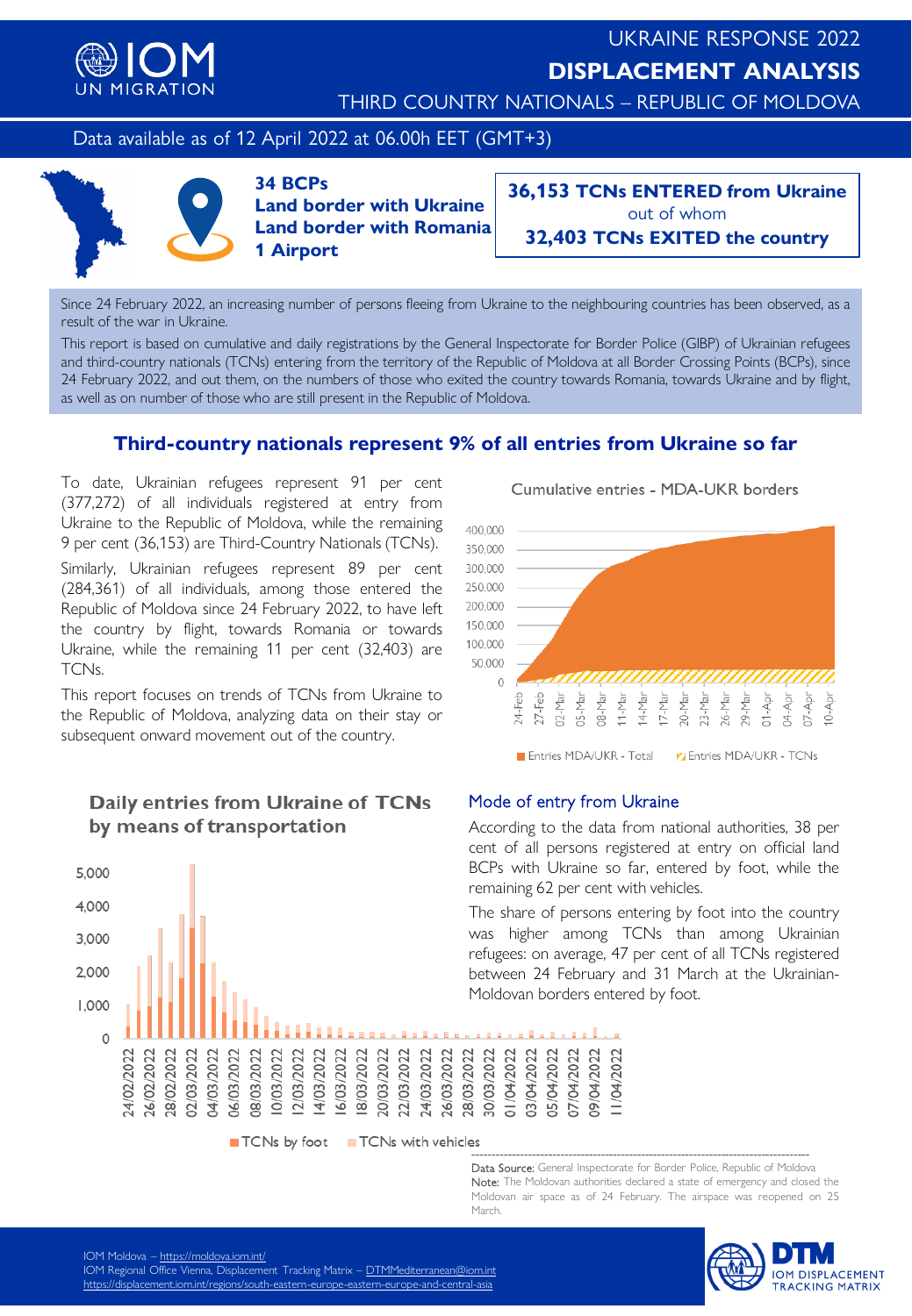

# UKRAINE RESPONSE 2022 **DISPLACEMENT ANALYSIS**

THIRD COUNTRY NATIONALS – REPUBLIC OF MOLDOVA

### Data available as of 12 April 2022 at 06.00h EET (GMT+3)

# Entries from Ukraine

#### Land BCPs – Republic of Moldova-Ukraine

Some 35,584 TCNs of 126 different countries/nationalities were registered at entry from Ukraine so far: the majority were adult men (60%) followed by adult women (27%) and children (13%).

Of these, top nationalities by number of entries in the Republic of Moldova so far were Azerbaijan (20%), China (10%), Russian Federation (10%), Turkey (7%), Israel (5%), Georgia (5%), Romania (4%), Viet Nam, Bulgaria and Armenia (3% each).



## Exits from the Republic of Moldova

#### Exits towards Romania, Ukraine, by flight

TCNs represented 11 per cent of exits towards Romania as reported by national authorities, with 30,583 TCNs of 120 different countries. Azerbaijan (17%), China (10%), Turkey (8%), Russian Federation (7%), Israel and Georgia (5% each) were the top nationalities registered at exit towards Romania\* so far (excluding Romanians). Among TNCs, 64 per cent were men, 26 per cent were women and the remaining 10 per cent were children.



The highest shares of children were among nationals of Israel (24%) and the Russian Federation (18%), while lowest shares were among TCNs from India (less than 1%), Turkmenistan (2%) and Turkey (5%).

The highest shares of women were among nationals of the Russian Federation (46%) and Armenia (46%), Viet Nam (40%), Belarus (38%), while the lowest shares of women were among TCNs from Turkey (7%) and Bulgaria (16%).



Additionally, among all those who entered from Ukraine since 24 February, 811 TCNs were reported to have left Moldova by flight and 1,009 TCNs were registered at exit towards Ukraine.

Lithuania, Slovakia, Bangladesh, Croatia, Thailand, South Africa, Myanmar, Zimbabwe are the main national groups of TCNs that entered from Ukraine since 24 February and that could manage to exit the country towards Romania or by flight to their origin countries. Overall, citizens of 60 different countries transited from Ukraine through Moldova towards other destinations.



**Entries of TCNs - MDA/UKR BCPs** 

<sup>.</sup> ------------------------------------------------------------------------------------ \* This includes persons entered since 24 February from all borders (from Ukraine, from Romania and by flight).